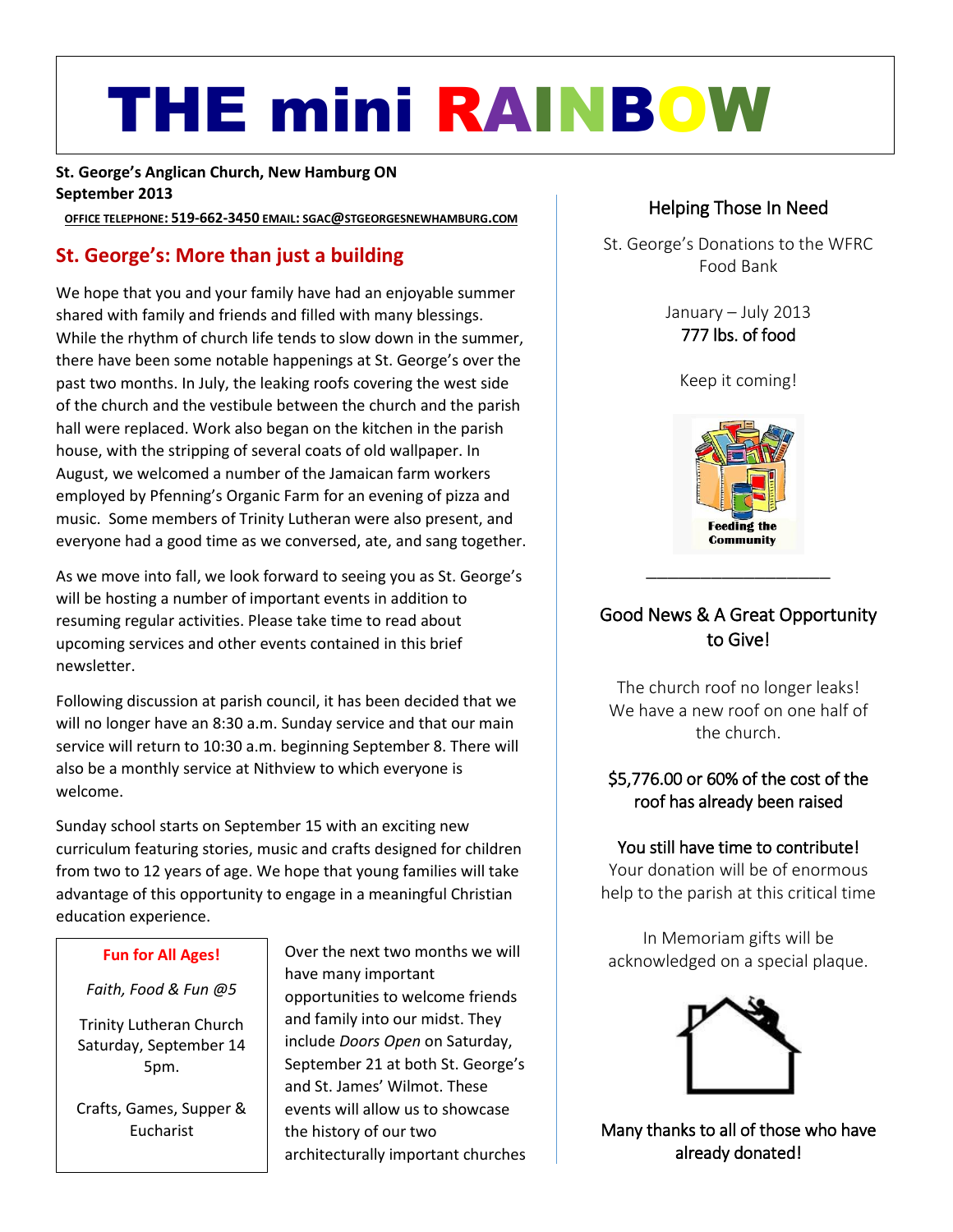and their importance to local history. September 22 is *Bring a Friend to Church Sunday* and there will be a parish barbecue following the 10:30 a.m. service. It is a well-known fact that people are more likely to attend church if they are personally invited, so please reach out to family and friends with a warm invitation. At last January's vestry meeting our parish endorsed a plan to recruit at least five new families each year – a successful *Bring a Friend to Church Sunday* can help us accomplish this goal.

Another chance for us to reach out to others and invite them to join us occurs on September 28 when we will be holding a *Blessing of the Animals Service*. Everyone is invited to bring their pets, large and small, to this event for a special blessing by Reverend Margaret. The blessing of animals is an 800 year-old tradition commemorating the feast day of St. Francis of Assisi (October 4), the patron saint of animals and the environment who considered all living things to be God's special creatures.

#### **Bring a Friend to Church Sunday & Barbeque**

September 22 following the 10:30 service



Two other notable events occur in October. We will be celebrating *Harvest* 

**Thanksgiving** at St. James' on October 6 and our 175<sup>th</sup> Anniversary Dinner, *Walk through History and Silent Auction* at the Wilmot Recreation Complex on October 19. We have invited the Lieutenant Governor and various local dignitaries to join us for the anniversary dinner and we hope it will be a gala evening. Please mark these dates on your calendar and show your support by inviting family and friends to attend. We are looking for items for the silent auction and volunteer models (children, women and men) to show off some wonderful vintage clothing we will be highlighting that evening. Please contact us if you are able to help out.

Your rector, parish council and other volunteers have been very busy planning these events and we have an exciting two months before us. However, your support is vital to the success of St. George's. We need your presence in our pews and at our events. As you will see from the Treasurer's Report on the next page, our financial situation is critical right now. We need your financial commitment so that we can continue to do God's work in Wilmot Township and beyond long after our 175<sup>th</sup> anniversary celebrations are over.

Kathy Richmond-Cox, Rector's Warden

Gail Cuthbert Brandt, People's Warden

# **Come Celebrate our History!**

**Saturday, September 21st**

St. James: 10am – 5pm

St. George's: noon – 5pm

For more information contact Carol Massel: 519-662-1803 (St. James') Bob Kostash: 519-662-4754 (St. George's)



**Wilmot Recreation Complex** 6:00pm Reception Silent Auction Opens

*175th Anniversary Gala*

**October 19, 2013**

6:30pm Dinner 7:30pm Fashion & Musical Walk Through History Tickets Children 1-10 yrs free Children 11-12 yrs \$10 Teens & Adults \$25 Family\* \$60

\*parents and their children under the age of 18, living at the same address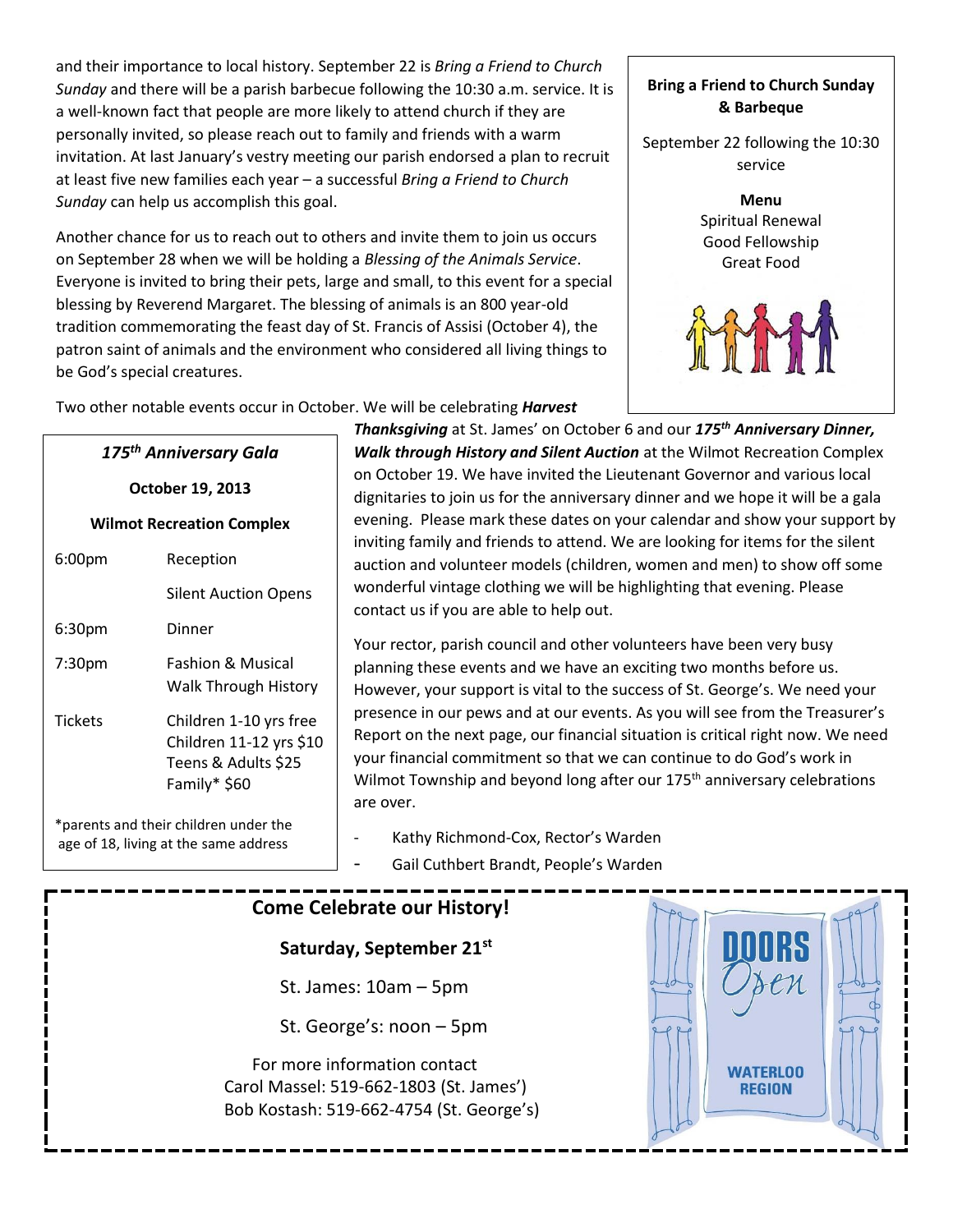



Gail Kostash, Treasurer

In June of 2012 St. George's began with great pleasure a new phase of our history. We undertook the challenge of becoming a worshipping community with the Rev. Margaret Walker as our priest on a 75% basis. For many years we had shared our priest with Christ Church, Ayr, on a 50% basis.

At the same time as we faced the financial challenges of carrying a 25% increase in the cost of a priest, we were also compelled to deal with the aging structures of our church and parish house. In 2012 a new roof was put on the parish house, and the second half of the parish hall and the vestibule were roofed. By the end of 2012 we realized that the church roof desperately required help. Shingles falling onto the walkway below were a hazard and the roof starting to leak made the necessity very clear. In July 2013, the most seriously damaged half of the church roof was redone.

#### What do your contributions pay for?

- Mission, Ministry and Outreach
- Payroll for priest, secretary, organist, cleaning
- Additional clergy costs are travel (priests visit the sick, take home communion, are available at the church for meetings, counseling, etc.), cell phone and supply clergy.
- Utility bills water, hydro, gas for both church and parish house.
- **Taxes**
- Repairs and maintenance of buildings
- Grounds maintenance snow clearing, lawn cutting etc.
- Christian education, both children and adult.
- Diocesan Apportionment
- Representation, both clergy and lay, at year Synod of our Diocese of Huron.
- Office expenses including photocopier, paper, telephone, internet.
- Insurance on our buildings and contents.
- Advertising, Special events and bank charges.

#### What income do we have?

Sunday offerings Building fund (This year it covers the church roof) Apartment and Hall rental General Fundraising (\$5,082 by end of July) ACW donation Grocery Cards (\$1,350 by end of July) HST rebate

#### **Here's Your Chance!**

Ever wonder what it would be like to be a supermodel? You can find out! **Become a Volunteer Model**  for St. George's Gala, Oct 19<sup>th</sup>.

Equal opportunities to shine for children, women, and men!

> **Contact:** Gail Cuthbert Brandt (519-684-7060) or Kathy Richmond-Cox (519-634-5764)

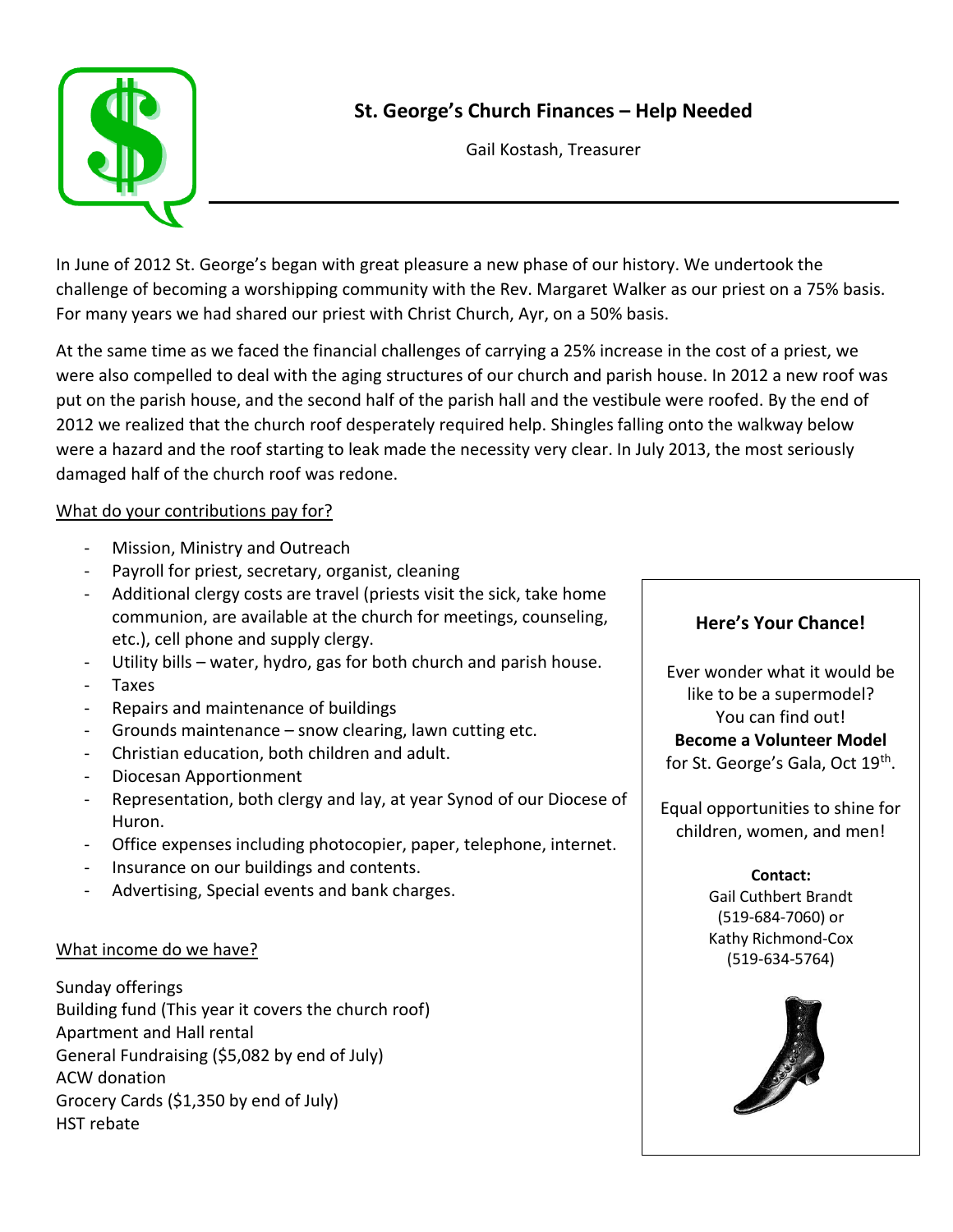To maintain our current level of ministry costs about \$9,900 per month, and we would like to be able to reach out to more people. From Jan. to May we received an average monthly income of \$8,611. In June and July our income rose a bit thanks to building fund donations. The cost of the roofing has been paid, but 40% of the cost has come from money needed for our regular ministry and bills.

We knew that during this period of growth we would need to monitor the expenses and income closely to ensure that we continue to pay our bills in a timely manner.

As 2013 began and we had to present a deficit budget, it was obvious that we would have to take out some type of bank loan to see us through. The application has been submitted.

Our hope since June, 2012, is that St. George's will grow as it

meets the needs of our expanding community. However, growth takes time. By June of 2014 the Diocese will re-assess our current situation with a 75% priest. By then, with God's help, we will be able to demonstrate that we can continue with a priest who has more time to meet the needs of our community.

Please prayerfully consider a contribution, one-time or on-going, to paying for the roof or the growth of outreach and ministry to our community.



# **Calling All Creatures, Great & Small!**

# **Blessing of the Animals Saturday, September 28, 3pm**

St. George's Grounds or Parish Hall (depending on weather)

Please bring all animals on leash or in a cage as appropriate

# **PARISH MILESTONES**

We are happy to announce the birth of son of Andrea Brandt and Andrew Cair be baptized at the 10:30am service on everyone is invited to attend the lunch

We also note with sadness the passing of Audrey Brown, a member of our parish, on July 27<sup>th</sup> following a lengthy illness. Audrey's funeral and funeral reception were held at St. George's on August 1<sup>st</sup>. We extend our deepest condolences to Audrey's daughters, Cynthia and Teresa, and to her sister-in-low Dorothy Brown and their families.

We wish all the very best to Sarah Stagat as she sets out on her post-secondary education. Sarah has been accepted into the dental hygiene program at Georgian College in Barrie.

# **Fall Sunday Service Times**

**Don't Forget!**